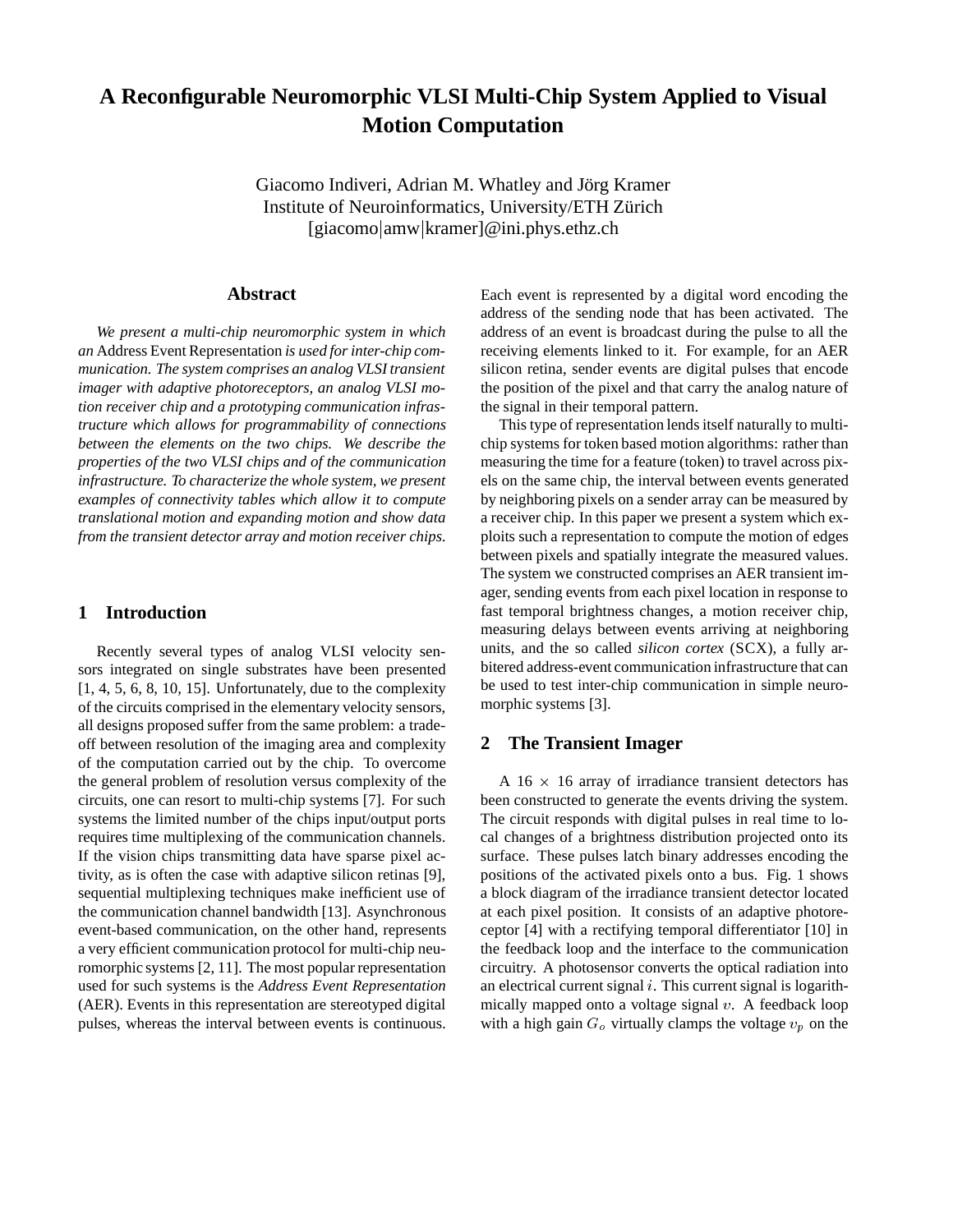

**Figure 1. Block diagram of irradiance transient detector with event-based communication interface.**

photosensor node and makes the signal voltage  $v$  appear at the other terminal of the logarithmic element. A transient in the signal  $v$  on that terminal is linearly amplified by a factor  $G_a \ll G_o$  onto an adaptive node across a transient gain stage. The resulting voltage is then slowly adapted back to the voltage of the feedback node. The adaptive node and the output of the high-gain amplifier are connected to a circuit element that differentiates the voltage on the adaptive node with respect to time. The differentiation is thresholded, such that noise from the photoreceptor and the slow adaptation of the voltage signal do not give rise to an output signal. In addition, the differentiator circuit rectifies the output signal, such that positive transients, corresponding to dark-to-bright or ON transitions, and negative transients, corresponding to bright-to-dark or OFF transitions, appear at different output terminals. ON and OFF responses are individually amplified with gain factors  $G_{on}$  and  $G_{off}$  respectively. If the resulting signals exceed a chosen threshold they generate digital pixel request pulses. By appropriately setting the respective gain factors and the threshold, the circuit can be made to respond only to ON or only to OFF transients or to both types of transients. The request pulses are passed through arbitration circuitry that determines the order of the requests from the different pixel locations and latches the corresponding addresses onto the bus in that order. Each request is reset by a binary signal triggered by an acknowledge pulse from the arbitration circuitry after the address encoding its terminal has been latched onto the bus. A new request can only be activated after the reset pulse has terminated. The duration of the reset pulse, and thus a refractory period, for each pixel can be set with a control voltage. Depending on the chosen refractory period and the duration of the irradiance transient the pixel responds with a single spike or a burst of spikes. In the present application, the irradiance transients are caused by edges of moving objects imaged onto the chip and the relative timing of the detection of these edges at neighboring locations on the chip is used by a receiver chip to compute the velocity of these edges. Since the receiver works more accurately if it only receives a single pulse per edge and location, the refractory

period on the sender is set accordingly.

The pixels are arranged on a rectangular grid. The position of a pixel along a row is encoded with a 4-bit column address and its position along a column with a 4-bit row address. An additional address bit is used to distinguish between ON and OFF transients. The arbitration scheme is implemented with separate binary row and column arbiter trees, such that first a row is selected and then the position along the row [2]. The positions of the ON and OFF terminals for each pixel are interlaced along the rows. The row and column addresses are latched onto the bus as soon as they have been selected. A control bit, which is set high whenever a column address is selected, is used as a request signal informing the subsequent off-chip processing stage that an event has taken place and been selected. This request signal initiates a handshaking cycle with the off-chip processing stage (the SCX, in this case) in the course of which the address of the sending pixel is transmitted. Each pixel contains 34 transistors, including the communication interface, and has a size of  $(89 \mu m)^2$ , as implemented with a  $1.2 \mu$ m CMOS process.

We imaged onto the transient detector array dark bars on a light background moving parallel to one edge of the pixel array in the direction of increasing pixel coordinate  $X_{td}$ . The gain factors and the threshold were set so that the chip responded only to OFF edges. There was a general trend for longer inter-event times (lower velocities) to be recorded between pixels at the same  $Y_{td}$  with lower  $X_{td}$  coordinates, and shorter inter-event times (higher velocities) to be recorded between pixels at the same  $Y_{td}$  with higher  $X_{td}$  coordinates (Fig. 2 (a) and (c)). We attribute this to a slight misalignment of the chip with the stimulus, which was provided by a pattern of stripes on the surface of a drum revolving at constant angular velocity. Away from the center-line of the drum, the stripes appear to be moving with lower linear velocity; this is consistent with the longer interevent times recorded where this part of the drum is imaged onto the chip at lower  $X_{td}$  values and shorter inter-event times where a more central region of the drum is imaged onto the chip at higher  $X_{td}$  values.

In the direction parallel to the imaged bar, all pixels at the same  $X_{td}$  responded at similar times  $\Delta t$  after the pixels in the preceding row (Fig. 2 (a) and (d)), as expected.

Fig. 2 (b) shows at the same scale as (a) the standard deviations recorded for the inter-event intervals. These were typically of the order of <sup>2</sup>ms (about 10% of the mean interevent interval), except for a few cases towards the low  $X_{td}$ edge of the chip such as for the inter-event interval recorded between pixels  $(1, 11)$  and  $(2, 11)$ . In these cases, the second pixel of the pair often responded very quickly ( $\sim 1 \mu s$ ) after the first. In other cases, typically between  $X_{td} = 0$ and  $X_{td}$  = 1, pixels responded out of sequence with respect to the direction of motion of the imaged bar. In these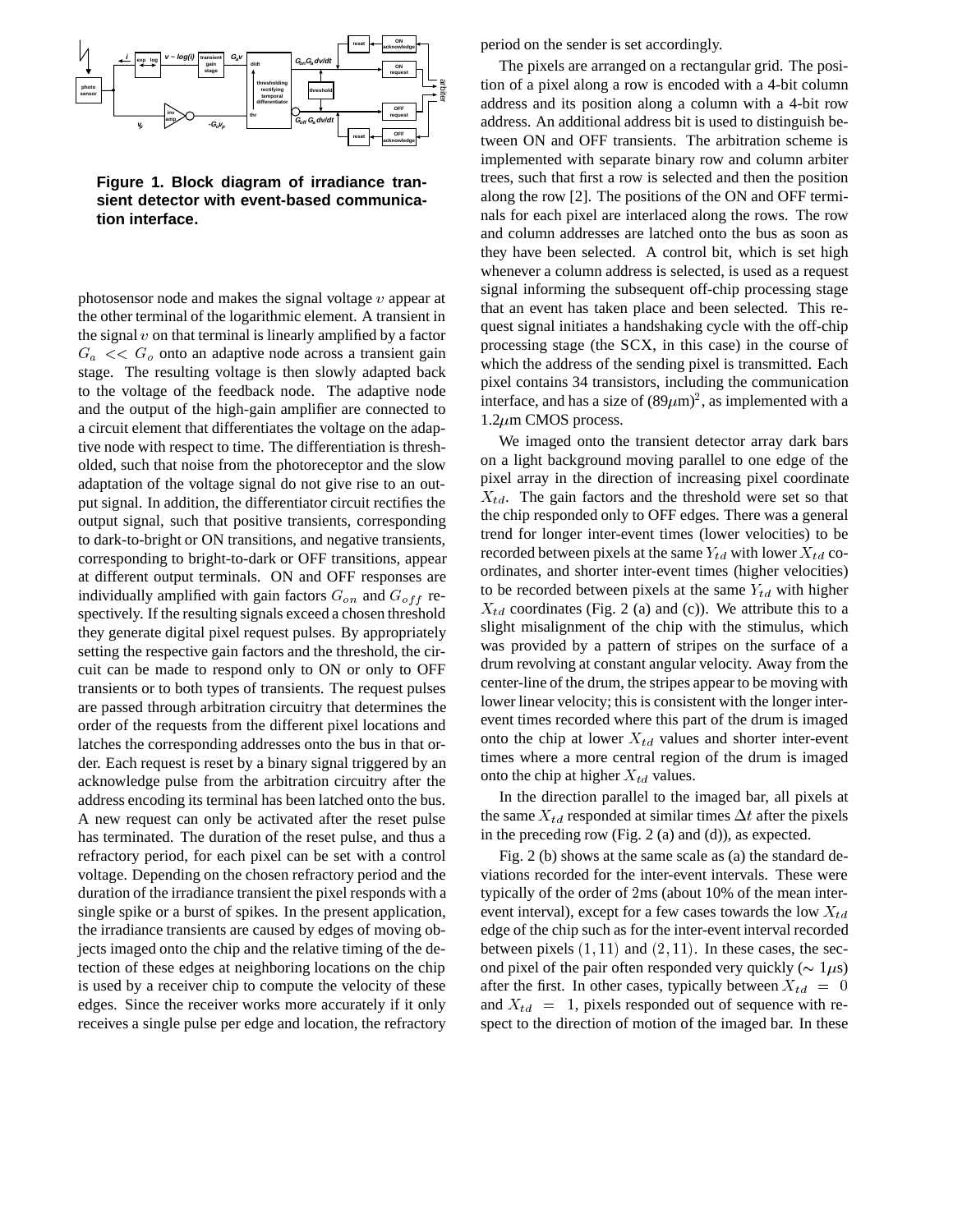

**Figure 2. OFF response of the transient imager to a dark bar on a light background moving in the direction of increasing X coordinate. Data were taken for 16 sweeps of the image of the bar across** the chip. (a) Mean, and (b) standard deviation of time  $\Delta t$  between the response from pixel  $(X_{td}, Y_{td})$ and pixel  $(X_{td} + 1, Y_{td})$ . No bar is drawn for pixels which failed to generate an response or which **generated an out of sequence response during at least one sweep (e.g. pixel** (0; 0)**). (c) Mean and** standard deviation of time  $\Delta t$  between the response from pixel  $(X_{td}, Y_{td})$  and pixel  $(X_{td} + 1, Y_{td})$ averaged over  $Y_{td} = 0, \ldots, 15$  for each  $X_{td}$ . (d) Mean and standard deviation of time  $\Delta t$  between the **response from pixel**  $(X_{td}, Y_{td})$  and pixel  $(X_{td} + 1, Y_{td})$  averaged over  $X_{td} = 0, \ldots, 14$  for each  $Y_{td}$ .

latter cases, no bar is plotted. We attribute the unreliability of pixels at low  $X_{td}$  positions to fixed pattern noise effects, due to inhomogeneities in the silicon fabrication process.

# **3 The Motion Receiver**

The motion receiver chip contains an array of  $8 \times 8$  cells are which measure delays between events arriving at neighbor-

ing units along the horizontal axis (see Fig. 3).

The circuits which carry out the motion computation are based on the *facilitate and sample* elementary velocity sensor [10]. A block diagram describing the architecture of such a sensor and its principle of operation is shown in Fig. 4. The transient detectors, E (within the dashed rectangle of Fig. 4(a)) have been substituted by the pixels of the AER sender, described in Section 2. The pulse shaping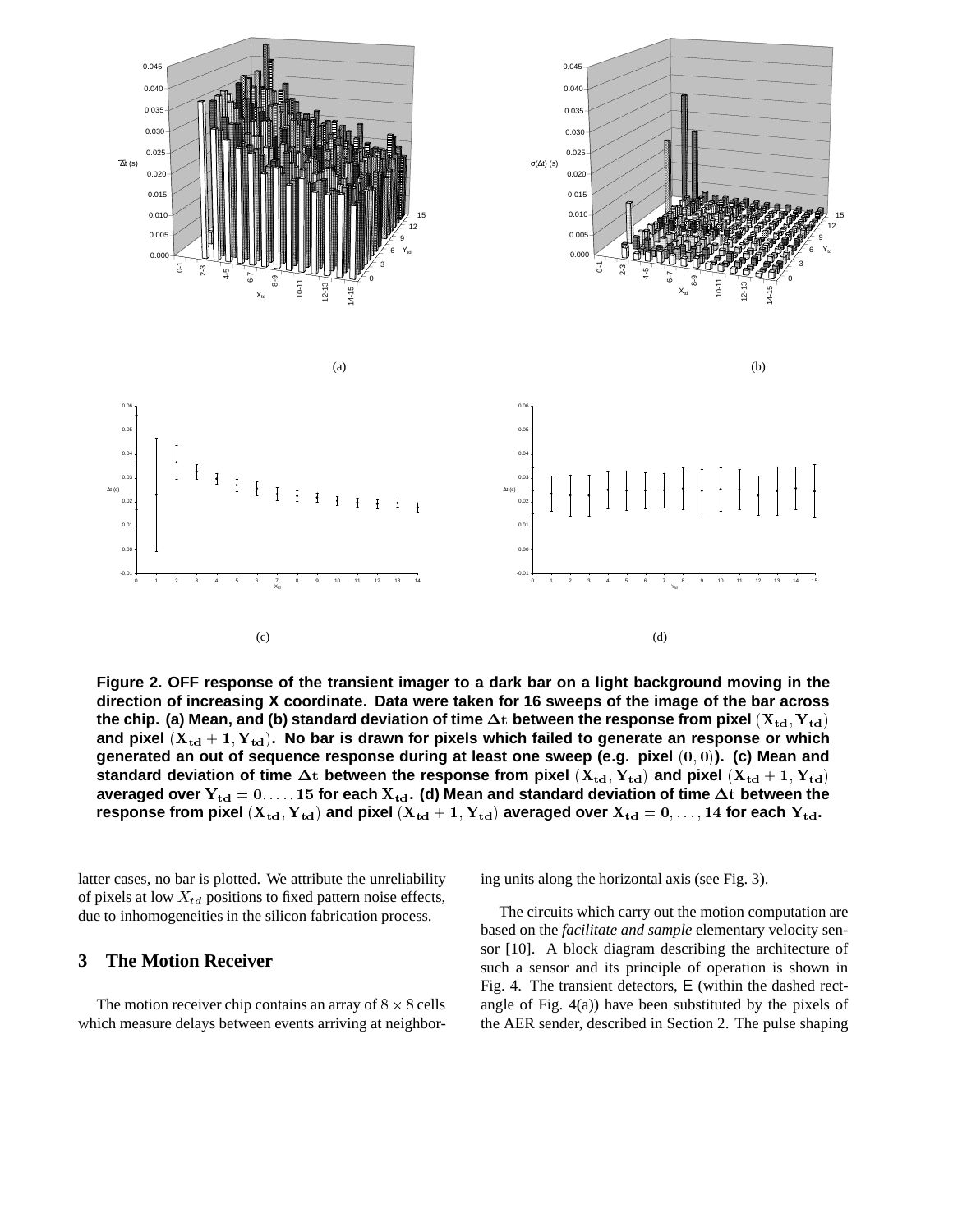

**Figure 3. Architecture of the motion receiver** chip. An array of  $8 \times 8$  cells measures the **delay between events arriving at neighboring units in the two directions along the horizontal axis. The velocity measurements are averaged along each column.**

circuits P of Fig. 4(a) are connected to an interface which allows them to receive events from the AER bus and complete the handshaking cycle initiated by the off-chip processing stage (see Fig. 5). Any time an event reaches a pixel on the receiver chip, two pulses  $V_{fast}$  and  $V_{slow}$  are generated. The triggering of  $V_{fast}$  (P2 in Fig. 4)causes the motion circuits to compute both direction and amplitude of the stimulus velocity along one dimension. The direction of motion is computed by comparing the  $V_{slow}$  signals (P1 in Fig. 4) from left and right nearest neighbors and stored in the binary output voltage  $V_{dir}$  of a digital latch circuit (see top part of Fig. 6). The amplitude of the stimulus velocity is computed by sampling the voltage of the most recent  $V_{slow}$ pulse coming from the neighboring pixels and by converting it into a current  $I_{vel}$  (see bottom part of Fig. 6). The transistor generating the output current  $I_{vel}$  connected to the sample-and-hold circuit has a gate-to-source voltage difference  $V_{gs} = (V_{slow} - V_{cgnd})$ . It can be readily shown that, if this difference is below the transistor's threshold voltage, the following equation holds:

$$
I_{vel} = C_0 I_{slow} \stackrel{(1+\frac{1}{\kappa})}{\longrightarrow} \tag{1}
$$

where  $C_0$  is a proportionality constant,  $\kappa$  is the subthreshold slope coefficient [12], and  $I_{slow}$  is the drain current of the diode-connected transistor with gate voltage  $V_{slow}$  of Fig. 5.

The binary value of  $V_{dir}$  is used to gate the output current  $I_{vel}$ . In case of rightward motion, the output current is negative. In case of leftward motion, the output current is of opposite polarity.

This signed current representation allows us to easily average the motion signal over all the rows of the chip architecture (see Fig. 3) by simply connecting together the outputs of all the motion cells belonging to the same col-



**Figure 4. Facilitate and sample velocity sensor. (a) Transient detectors (E) generate current pulses in response to fast image brightness transients. Pulse-shaping circuits (P) convert each current pulse into two voltage signals: a slowly decaying pulse (**P1**) and a fast sampling pulse (**P2**). The fast pulse** P2 **of the central pixel is used by the motion circuit (M) to sample the decaying voltage signals** P1 **of its adjacent pixels. (b) The analog output voltage** M **of the motion circuit for rightward motion, equal to the voltage of the slowly-decaying pulse (**P1**) at the time of arrival of the fast sampling pulse (**P2**), encodes the stimulus velocity.**



**Figure 5. Pulse generating circuit with AER interfacing circuitry. The four transistors on the left implement the interface between the pulse shaping circuit and the AER signals. The five transistors on the right implement the pulse shaping circuit itself. The voltage** signal labeled  $V_{fast}$  corresponds to the pulse P<sub>2</sub> of Fig. 4 and the signal labeled  $V_{slow}$  cor**responds to** P1 **of Fig. 4.**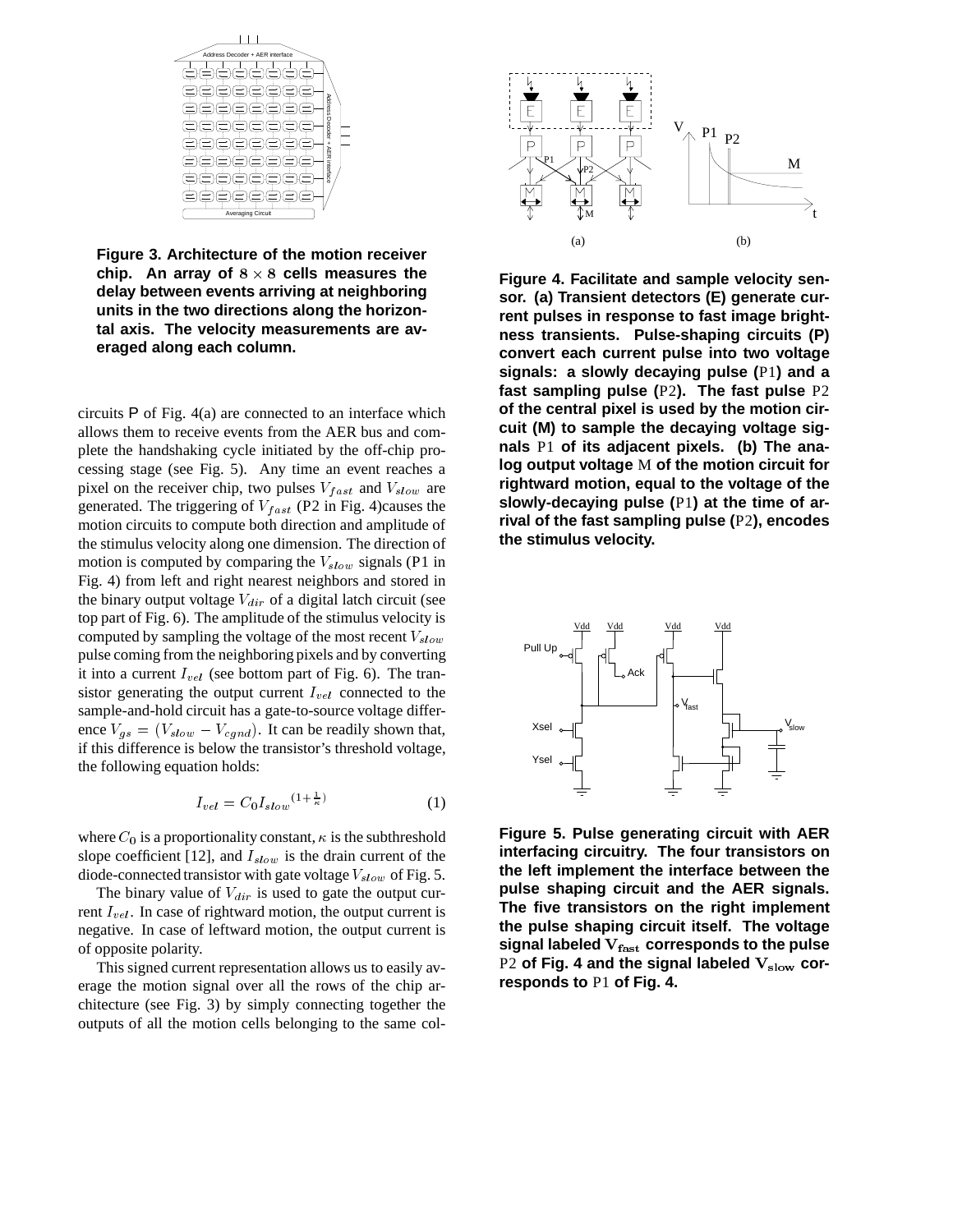



**Figure 7. Histogram of transmission delays of AE addresses, from sender to receiver. The** small proportion of transit times of 360  $\mu$ s or **more is present due to concurrent tasks using the SCX resources.**

**Figure 6. Direction selective circuit (upper part of the figure) and speed computation cir**cuit (lower part of the figure). The value V<sub>dir</sub> encodes direction of motion and I<sub>vel</sub> its amplitude. I<sub>vel</sub> is a positive (outward) or negative **(inward) current depending on the direction of motion.**

umn. The possibilities of integrating motion signals over many elements (given by the receiver chip), and of selectively choosing the spatial region over which to integrate (given by the SCX environment) lead to interesting applications, described in the following section.

# **4 The** SCX **Address-Event Communication Infrastructure**

The SCX framework [3] is designed to be a flexible prototyping system, providing easily reprogrammable connectivity among on the order of  $10<sup>4</sup>$  computational nodes such as silicon retina pixels and/or silicon neurons etc. spread across multiple chips on a single board, or more across multiple boards. This framework allows researchers to connect multiple sensors (sending devices) to multiple processing elements (receiving devices) and to create many different types of projective/receptive field mappings between them.

In the present work, we use the SCX to create a mapping between pixels on a transient detector array of the type described in section 2 and motion receiver elements on a chip of the type described in section 3 (see Fig. 8). Each detector pixel address may be mapped by the SCX to one or more addresses of receiving elements by specifying the appropriate connection table.

#### **4.1 One-To-One Mapping**

We wrote and downloaded to the SCX a connection table expressing a simple one-to-one mapping, from an  $8 \times 8$  subregion in the center of the retinal plane to the  $8 \times 8$  cells on the receiving chip. Table 1 illustrates the mapping being performed by the SCX.

In a larger sample of Address-Events (AEs) containing 4095 source AEs spanning just over nine seconds, 807 destination events were recorded, of which 84% transit from sender to receiver via the SCX connection table lookup process in under  $60\mu s$  (see Fig. 7). The remaining 16% take between 360 and  $620\mu s$  due to the microprocessor on the SCX running another task at the time the source AE arrives, such as the task responsible for communicating with the host PC.

If AEs generated at pixel locations on the sender array by visual stimuli have inter-event intervals significantly longer than the delays artifactually introduced by the SCX processing, the computations being carried out at the receiver side can be assumed to be correct. In our experiment, visual stimuli produce AEs with delays of the order of milliseconds (see Table 1). As there is at least one order of magnitude difference between the inter-event intervals generated by the input stimulus and the delays introduced by the SCX, the response of the motion receiver chip is substantially unaffected by the SCX processing artifacts. Fig. 9 shows data measured from the motion receiver chip in response to a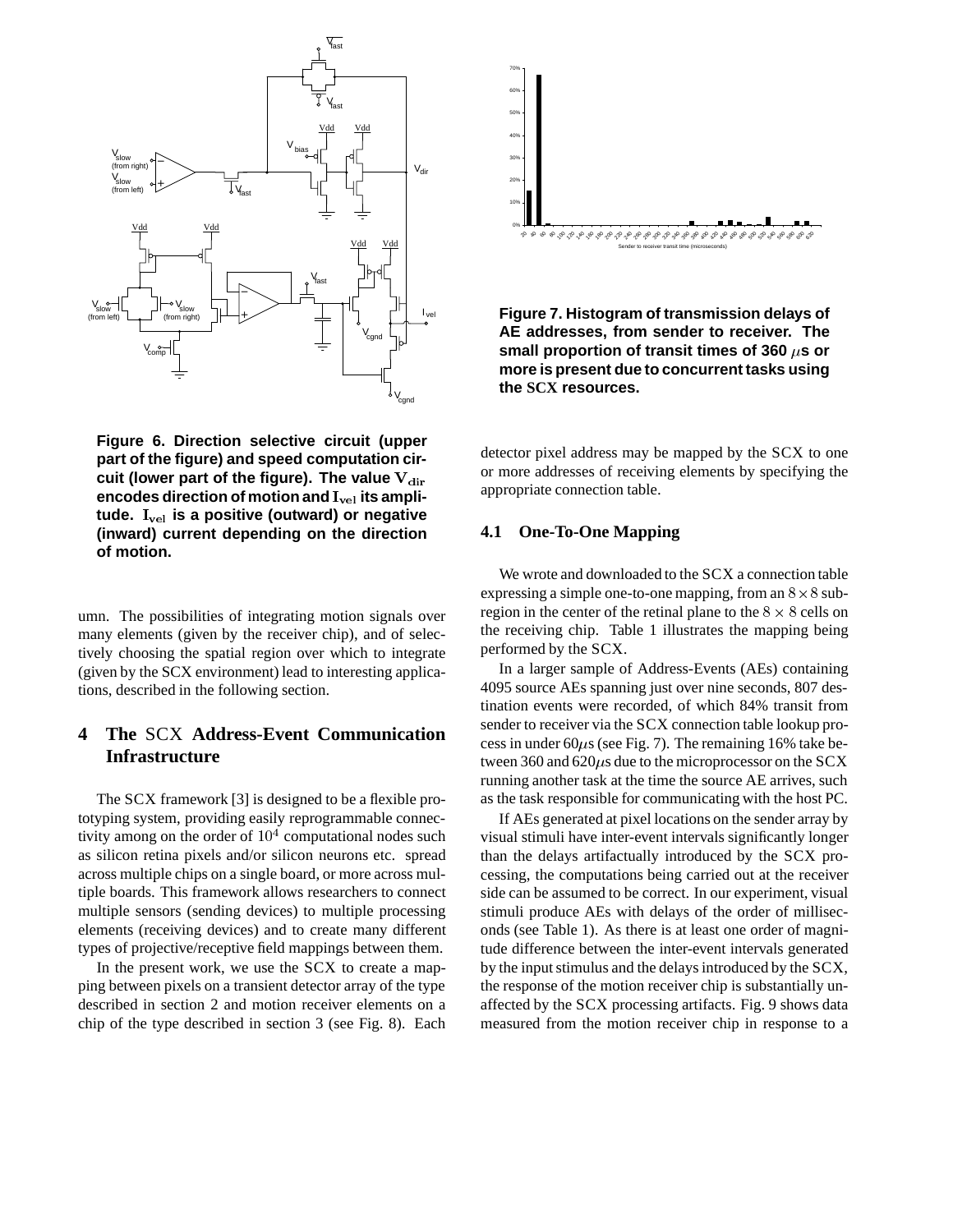

**Figure 8. Events generated by the pixels of the transient imager chip are encoded as Address-Events (AEs) and transmitted to the SCX. A microprocessor onboard the SCX performs a table-lookup operation using a connection table downloaded from a PC to map the incoming source addresses to the desired destination AEs. These are then read and decoded by the receiver chip to form the pulse** inputs to its individual velocity computation elements. The hatched area shows the central  $8\times 8$ **sub-region of the sender chip from which we have chosen to map events to the receiver elements in a simple one-to-one mapping example, using the connection table, the first three elements of which are shown. The other shaded pixels are those we used for radial velocity computation, simply by changing the connection table.**

moving stimulus being projected onto the transient detector sender array, for a simple one-to-one mapping (see also Fig. 8). For this particular example, the system computes the average velocity of edges along the horizontal axis. The measured current is monotonic with velocity and, for most of its output range, it can be fitted with equation 1, as expected by theory (see Fig. 9(b)).

By using a larger AE address space we can map the same AEs from the sender array to multiple instances of the same type of motion receiver chip. Depending on the nature of the connection table, we would thus be able to compute, in parallel, motion along different directions.

#### **4.2 Radial Mapping**

An other useful type of motion computation can be obtained by designing a connection table such that the receiver chip computes radial motion. The computation of radial motion along a closed contour can be used to determine the *time-to-contact*  $(\tau)$  [14]. It has been shown that, for translational motion toward a planar surface at a constant velocity:

$$
\tau = \frac{2\pi r^2}{\int_C \mathbf{V} \cdot \mathbf{n} ds} \tag{2}
$$

where r is the radius of the circle  $C$  over which the line integral is computed, <sup>V</sup> the velocity field, and <sup>n</sup> the unit normal vector along the circle.

To generate the instantaneous optical flow field of an approaching surface moving at constant velocity, we imaged onto the transient detector array expanding circles with velocities increasing linearly with radius. The connection table we used has the following characteristics: pixels organized along radii of 8 different orientations are mapped to neighbouring motion cells of 8 different rows. We minimized the geometric distortion introduced by attempting to fit circles onto a square grid by using a spacing of three pixels along the horizontal and vertical radii of the sender array and a spacing of two pixels along the diagonals (see dark shaded individual pixels on the sender array in Fig. 8). The AE generated at the center of the sender array is mapped to the first motion cell of all 8 rows of the receiver.

When this connection table is downloaded to the SCX by issuing a command at the host PC, and without any modification to the hardware, the motion cells on the receiver chip respond to expansion or contraction of the optical flow field. Averaging the motion signal over the rows of the receiver chip results in approximating the integral  $\int_C \mathbf{V} \cdot \mathbf{n} ds$ .

If we furthermore consider N concentric circles on the sender chip, each mapping onto a column on the receiver chip, and sum over columns, we approximate the sum of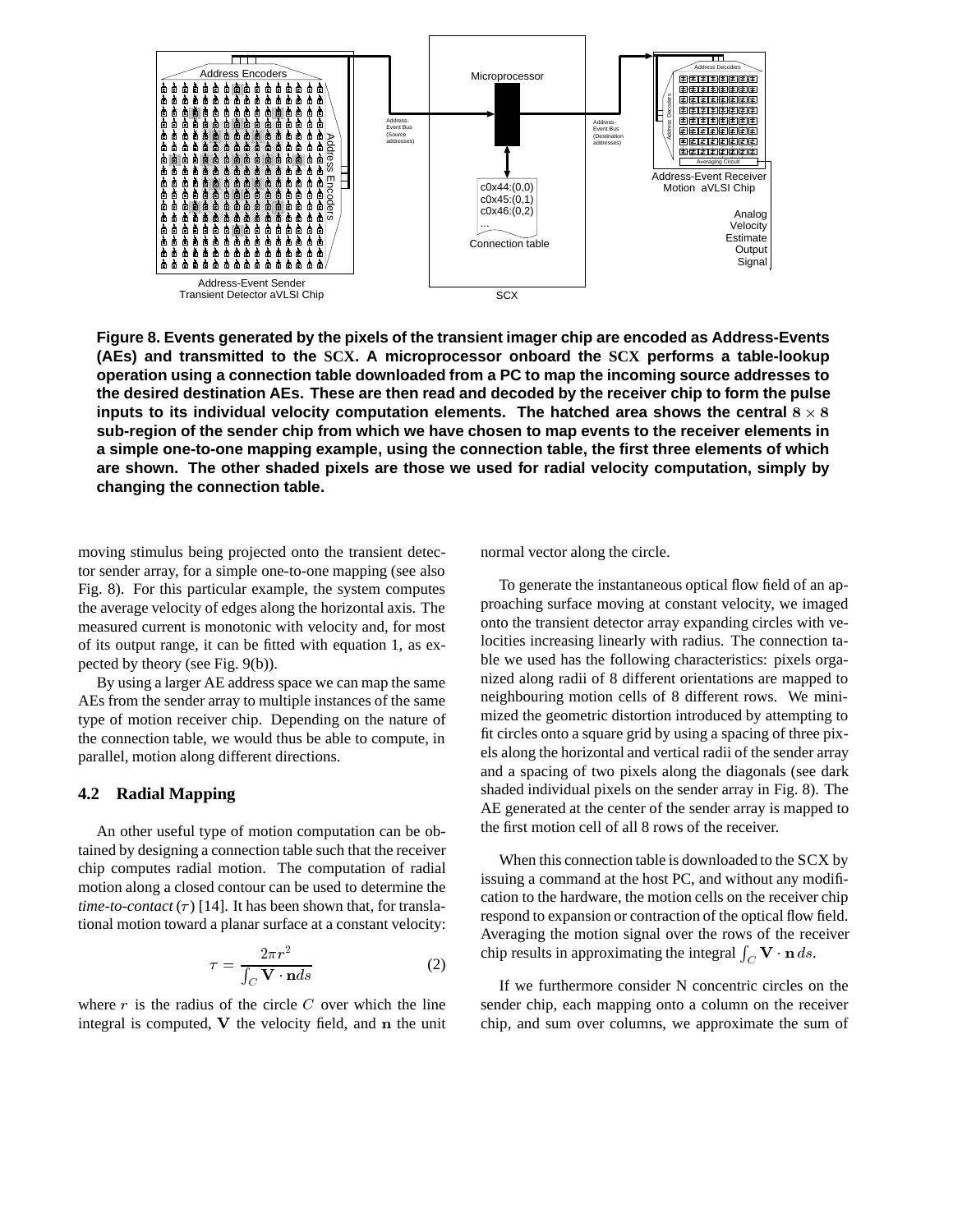| t/ms  | $\overline{X_{t}}_{d}$ | ${\cal Y}_{td}$         | $t_{trans}/\mu s$ | $X_{mot}$     | $_{Y_{mot}}$  |  |
|-------|------------------------|-------------------------|-------------------|---------------|---------------|--|
| 0.00  | 10                     | 3                       |                   | Not connected |               |  |
| 0.31  | 10                     | $\mathbf{1}$            |                   | Not connected |               |  |
| 1.03  | 10                     | 6                       | 414.85            | 6             | 2             |  |
| 1.12  | 10                     | $\mathbf 0$             |                   | Not connected |               |  |
| 1.14  | 10                     | $\overline{c}$          |                   | Not connected |               |  |
| 1.25  | 10                     | 15                      |                   | Not connected |               |  |
| 1.42  | 10                     | 9                       | 28.67             | 6             | 5             |  |
| 1.44  | 10                     | 12                      |                   | Not connected |               |  |
| 1.47  | 10                     | $\overline{4}$          | 26.64             | 6             | 0             |  |
| 1.48  | 10                     | 14                      |                   | Not connected |               |  |
| 1.76  | 10                     | 11                      | 27.49             | 6             | 7             |  |
| 1.91  | 10                     | 5                       |                   | Not connected |               |  |
| 2.43  | 10                     | 8                       | 18.43             | 6             | 4             |  |
| 2.67  | 10                     | 13                      |                   | Not connected |               |  |
| 2.93  | 10                     | 10                      | 20.19             | 6             | 6             |  |
| 3.19  | 10                     | 7                       | 17.61             | 6             | $\mathcal{R}$ |  |
| 20.78 | 11                     | $\mathbf{1}$            |                   | Not connected |               |  |
| 21.08 | 11                     | 3                       |                   | Not connected |               |  |
| 21.37 | 11                     | $\overline{c}$          |                   | Not connected |               |  |
| 21.60 | 11                     | $\overline{4}$          | 18.26             | 7             | 0             |  |
| 21.75 | 11                     | 11                      | 18.06             | 7             | 7             |  |
| 21.84 | 11                     | $\boldsymbol{0}$        |                   | Not connected |               |  |
| 21.84 | 11                     | 5                       |                   | Not connected |               |  |
| 22.15 | 11                     | 14                      |                   | Not connected |               |  |
| 22.16 | 11                     | 12                      |                   | Not connected |               |  |
| 22.25 | 11                     | 8                       | 19.52             | 7             | 4             |  |
| 22.29 | 11                     | 13                      |                   | Not connected |               |  |
| 22.45 | 11                     | 6                       | 347.80            | 7             | 2             |  |
| 22.81 | 11                     | 7                       | 22.89             | 7             | 3             |  |
| 22.83 | 11                     | 9                       | 19.92             | 7             | 5             |  |
| 22.84 | 11                     | 10                      | 23.65             | 7             | 6             |  |
| 23.80 | 11                     | 15                      |                   | Not connected |               |  |
| 40.81 | 12                     | 13                      |                   | Not connected |               |  |
| 40.91 | 12                     | 1                       |                   | Not connected |               |  |
| 41.24 | 12                     | 11                      |                   | Not connected |               |  |
| 41.27 | 12                     | $\overline{\mathbf{c}}$ |                   | Not connected |               |  |
| 41.44 | 12                     | 5                       |                   | Not connected |               |  |

**Table 1. 41.5 ms sample of Address-Event (AE) data taken from the one-to-one mapping case. The AE emitted by the transient detector sender chip at time** <sup>t</sup> **is shown decom**posed into  $X_{td}$  and  $Y_{td}$  components. The source AEs from the central  $8 \times 8$  sub-region **of the sender are translated by the SCX into** destination AEs ( $X_{mot}$ ,  $Y_{mot}$ ) and these are **transmitted to the motion receiver chip, ar**riving at time  $t_{trans}$  after the corresponding **source address was emitted from the sender. AEs from the periphery of the sender are discarded by the SCX, and are marked 'Not con**nected'. Destination AEs with  $Y_{\text{mot}} = 1$  are **also deliberately not being transmitted in this example and hence the corresponding source** AEs (with  $Y_{td} = 5$ ) are also marked as 'Not **connected'.**



**Figure 9. (a) Output of the receiver chip for the one-to-one mapping connection table in response to a bar drifting at different velocities along the horizontal axis. Currents of opposite polarity correspond to motion in opposite directions. Each data point corresponds to the average over ten successive measurements; (b) Fit of part of the data to equation 1** with  $\rm C_{0}$   $=$   $\pm$   $1.706$ e $^{-6}$  (A $^{-1/\kappa}$ ) and  $\kappa$   $=$   $0.6131$ .

integrals:

$$
\sum_{k=1}^N \int_{C_k} {\mathbf V}\cdot {\mathbf n} \, ds \, ,
$$

where  $k$  represents the  $k^{th}$  column on the receiver chip and  $C_k$  the k<sup>th</sup> concentric circle on the sender chip. This measurement will remain inversely proportional to the timeto-contact, as long as the response of the motion cells is linear with stimulus velocity. Fig. 10 shows such a measurement for simulated approaching objects at different times